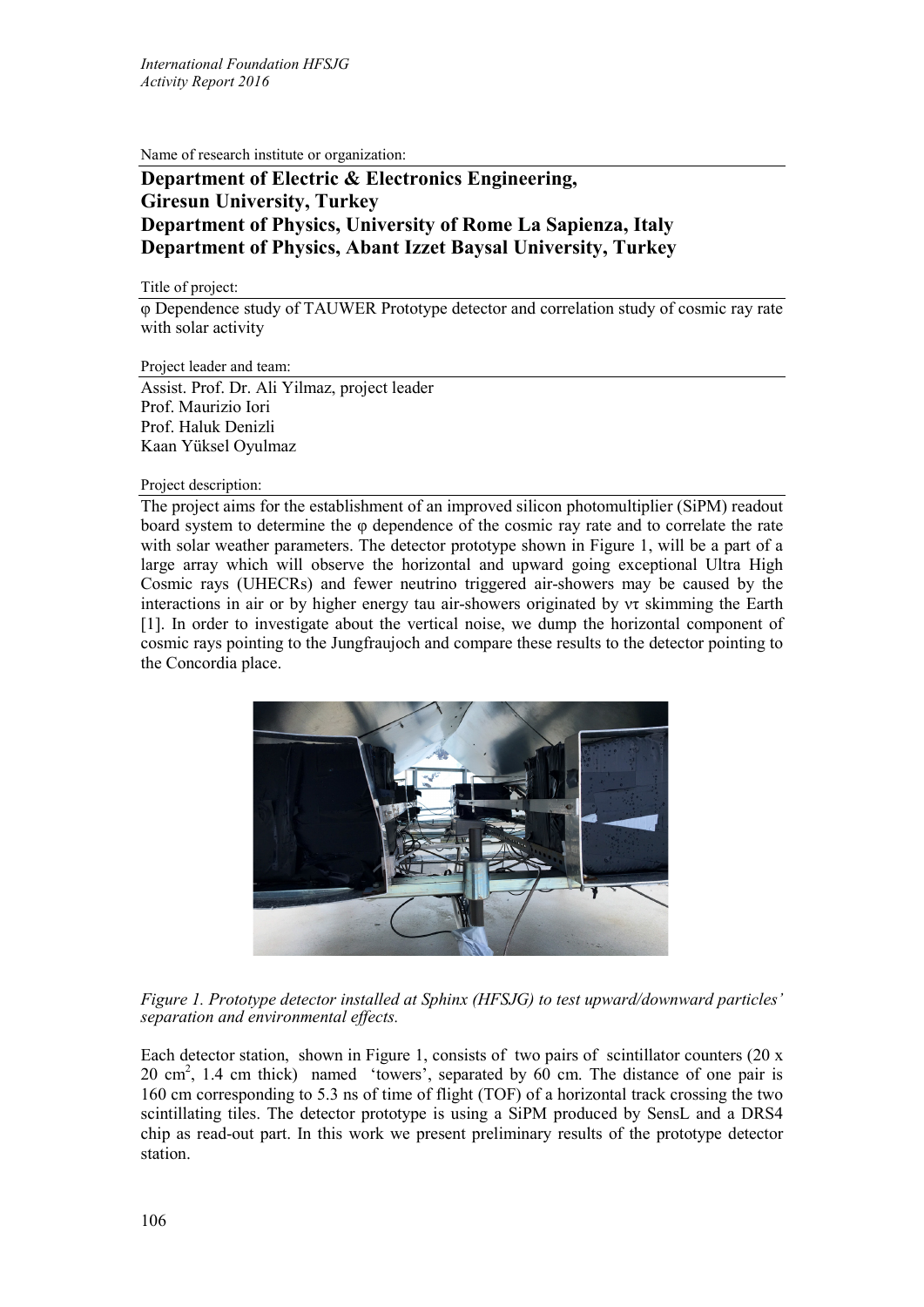The first objective is to determine the  $\varphi$  dependence of the cosmic ray rate to evaluate the capability to reject the vertical background. That leads to identify a good place for observing an air-shower as its maximum developed altitude and directions is studied at high altitude since the air density is so low the noise contribution is also low. For that we change the  $\Phi$ angle. To detect this influence, the distance between the cosmic ray interaction point and the detection level, the detector prototype was installed on the terrace of the Sphinx Observatory at Jungfraujoch at 3570 m above the sea level, pointing to the valley  $3.3^\circ$  below the horizon and the distance between cosmic ray is around 1.75 km and to Monch is 0.76 km. This setup permits us to measure vertical cosmic background to verify the capability of the detector to reject them. The setup is depicted in Figure 2 and the data taken in this setup are labelled as phase 1.



*Figure 2. Detector station is located at the Sphinx Observatory. (a) The magenta arrow, pointing to the Jungfrau mountain, is about 1.76 km from the detector. (b) The turquoise color arrow is pointing to the Monch mountain is about 0.76 km from the detector.*

Figure 3 shows the registered temperatures inside Tile 1, Tile 2 and the adjusted operating voltages accordingly over all run time for phase 1. The average temperatures on Tile 1 and Tile 2 are about  $5.713 \pm 3.323$  °C,  $10.16 \pm 5.598$  °C, accordingly. The average adjusted operating voltages of SiPMs on Tile 1 and Tile 2 are about  $29.65 \pm 0.1287$  V,  $29.8 \pm 0.1885$ V, accordingly.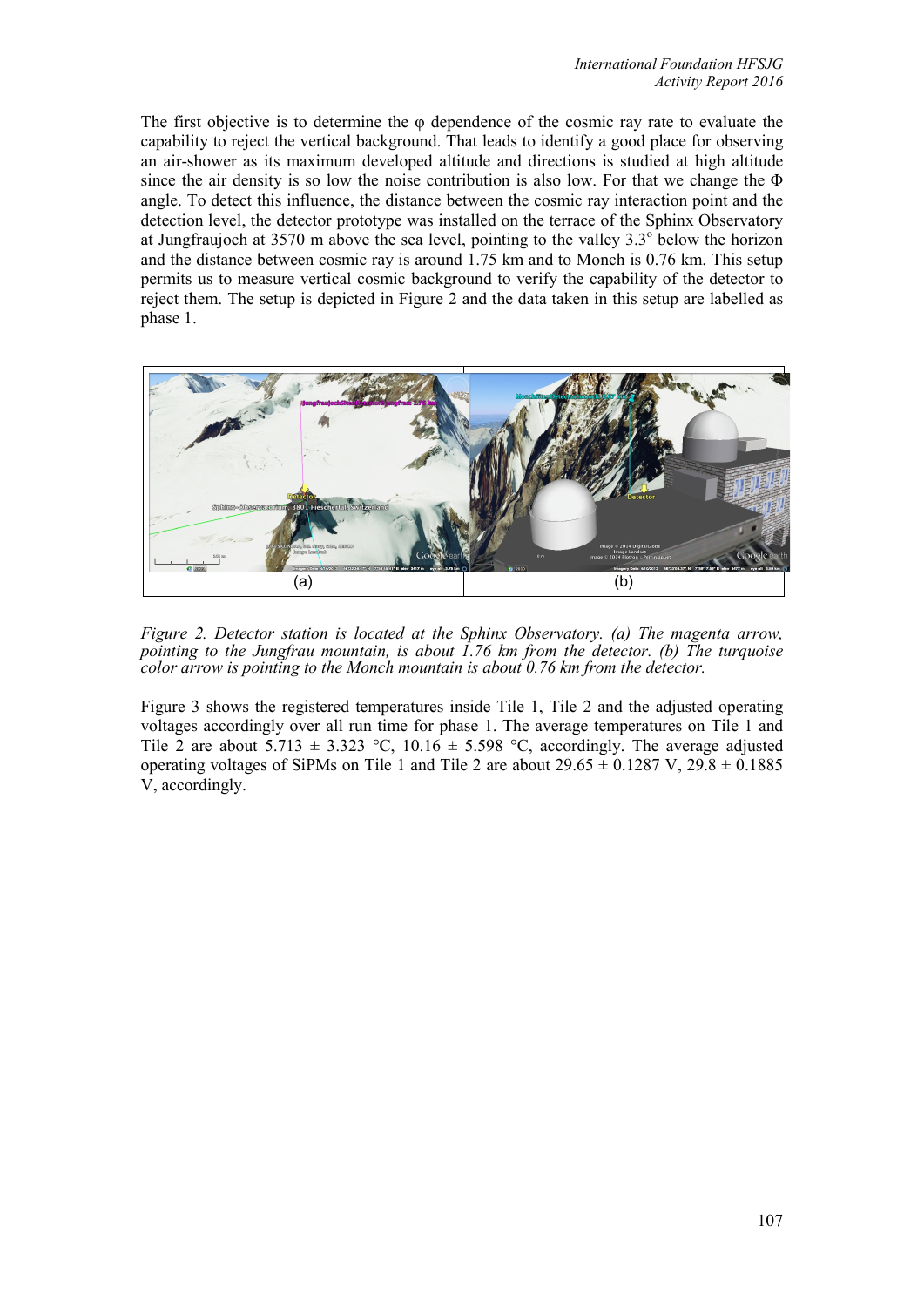

*Figure 3. (a) Temperature over all run hours on Tile 1, (b) temperature over all run hours on Tile 2, (c) adjusted operating voltage of SiPM 1 over all run hours on Tile 1, and (d) adjusted operating voltage of SiPM 2 over all run hours on Tile 2.*

Figure 4 shows the uncorrected rate over all run time. The average of the uncorrected rate is about  $24.137 \pm 0.923$  Hz for phase 1. This rate will be used to study the correlation of solar activity.



*Figure 4. The average triggering rate over all run time for phase 1.*